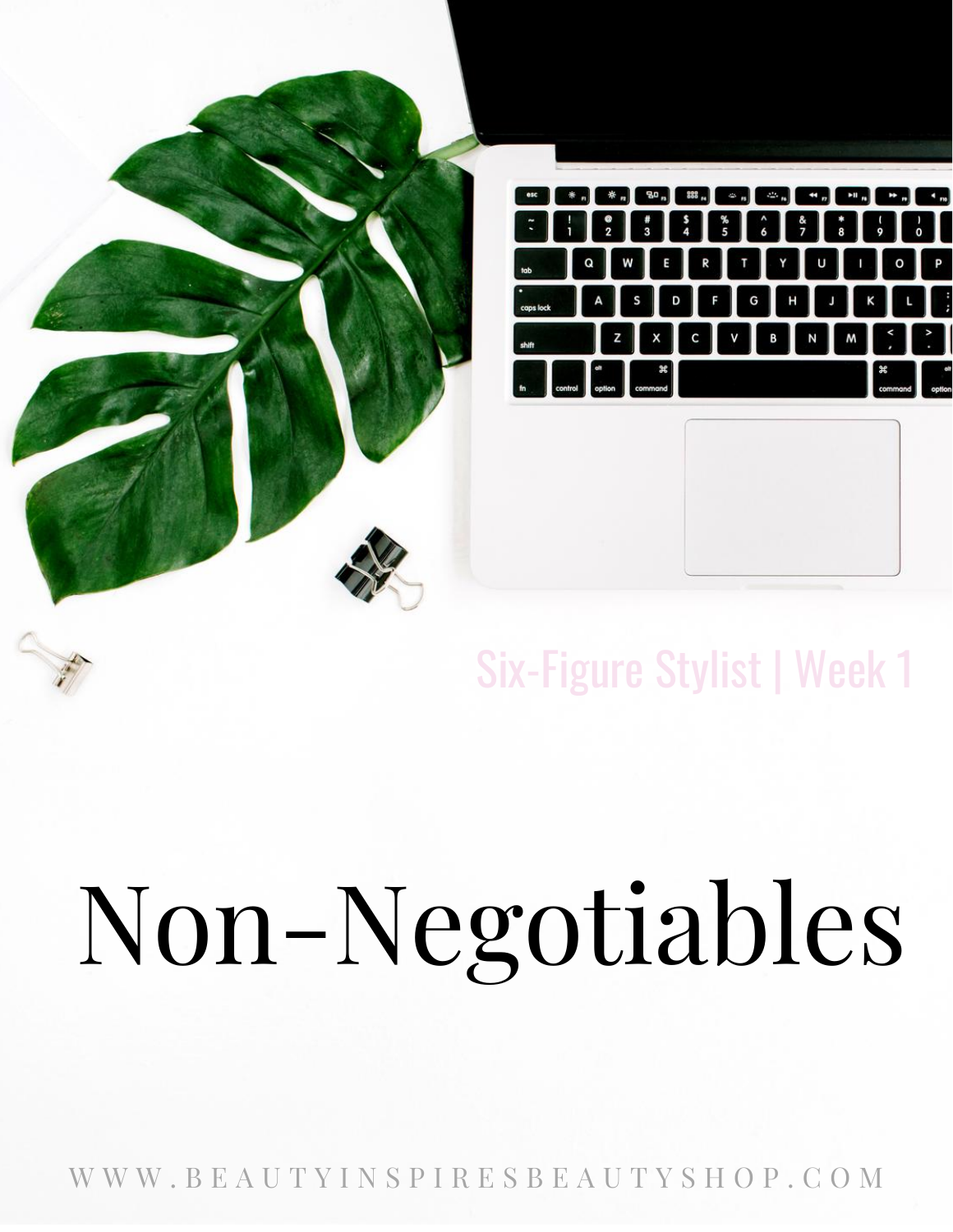#### SIX - FIGURE STYLIST | WEEK 1

### T H E C O U R S E S *at a glance*

| M                   | Non-negotiables                                     |
|---------------------|-----------------------------------------------------|
| <b>O2</b>           | Master your energy + overcoming<br>limiting beliefs |
| 03                  | <b>Creating Boundaries</b>                          |
| $\frac{1}{04}$      | Time Management                                     |
|                     | Define your "why"                                   |
| $\frac{05}{06}$     | The numbers you need to know                        |
| 07<br>$\mathcal{L}$ | How to stand out in a crowded<br>market             |
| $\Omega$            | Develop your brand                                  |
|                     |                                                     |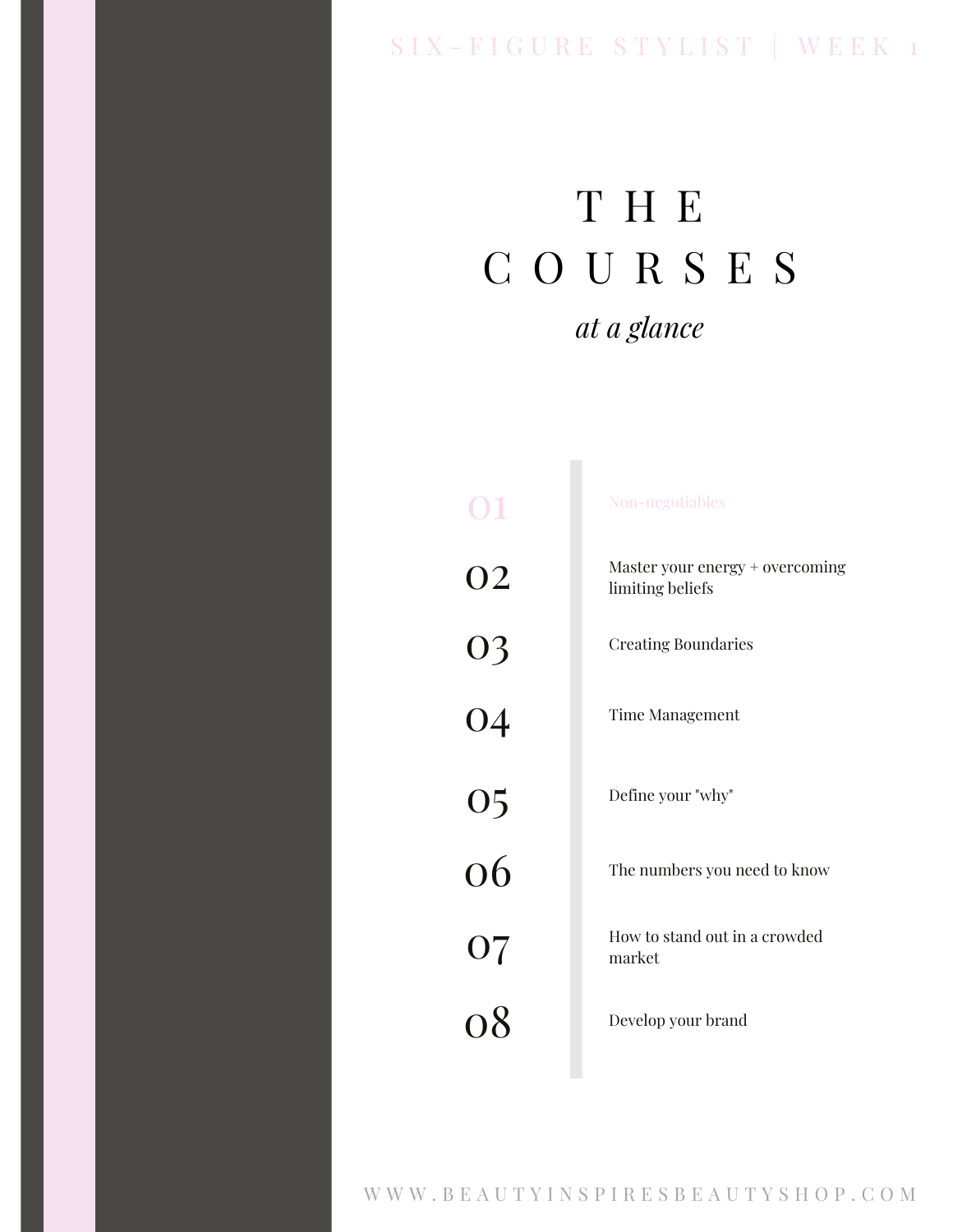## Week 1:

## Establishing daily rituals and non-negotiables.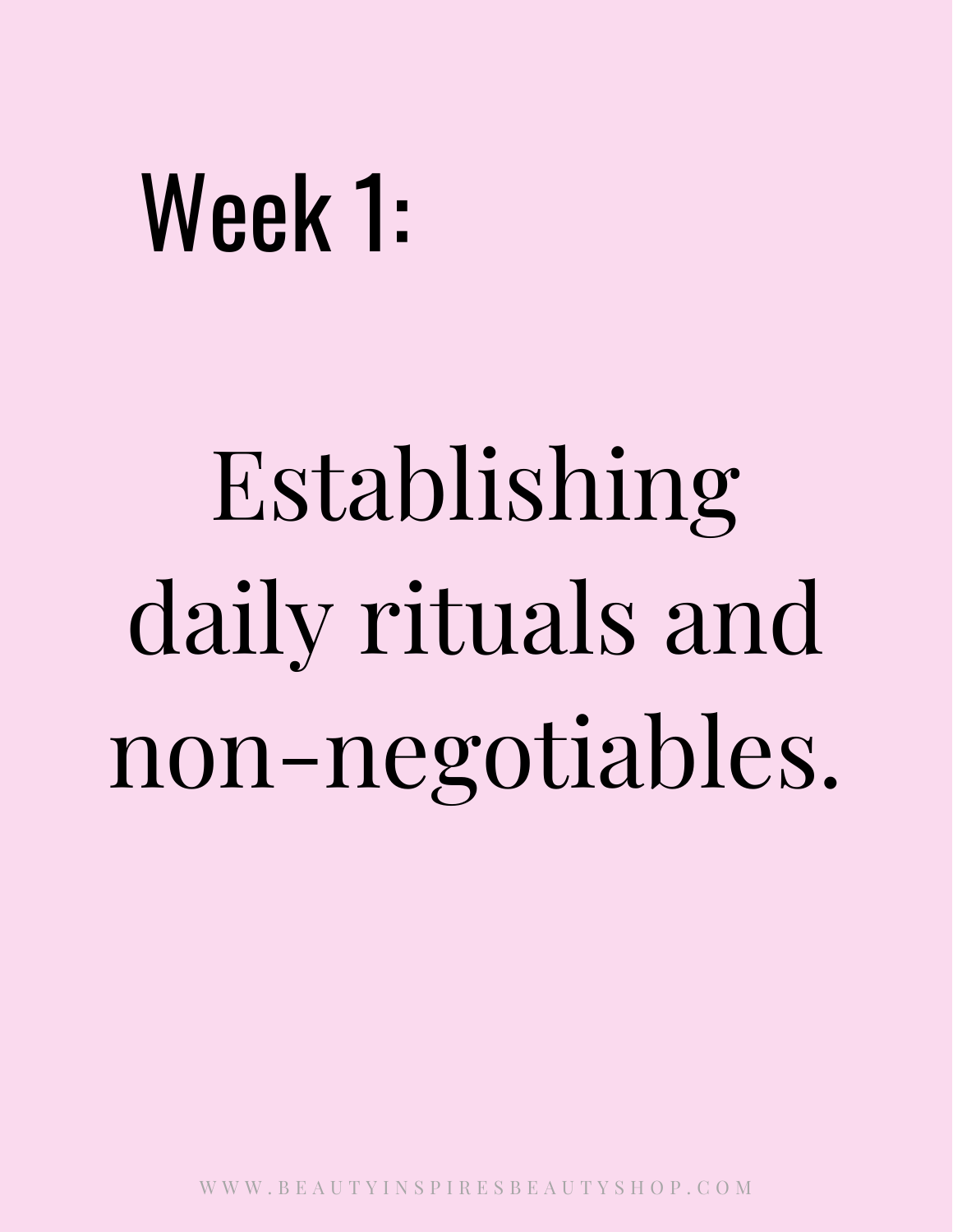### To begin this week watch Video 1.

Video Notes + Takeaways:

#### "Whatever you're ready for is ready for you"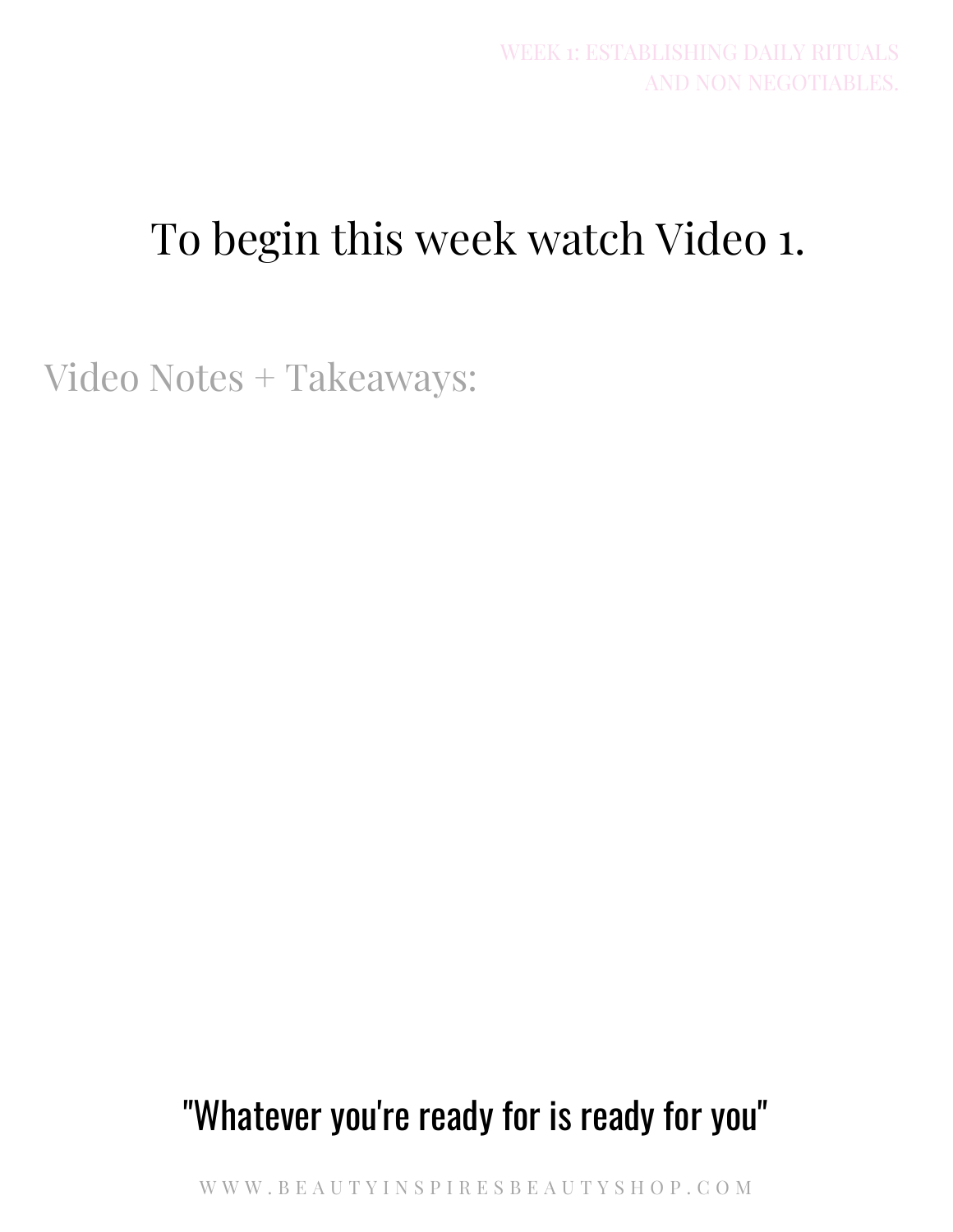## Week 1 | Homework

I want you to really take a look at your current routine. How do you feel when your day starts and ends?

What is your routine now? Where do you spend/give most of your time?

What could you change? What needs to be eliminated?

What is good and brings you joy?

Where could you create space for some of these important things you want to add?

How would you feel if your non-negotiables were established?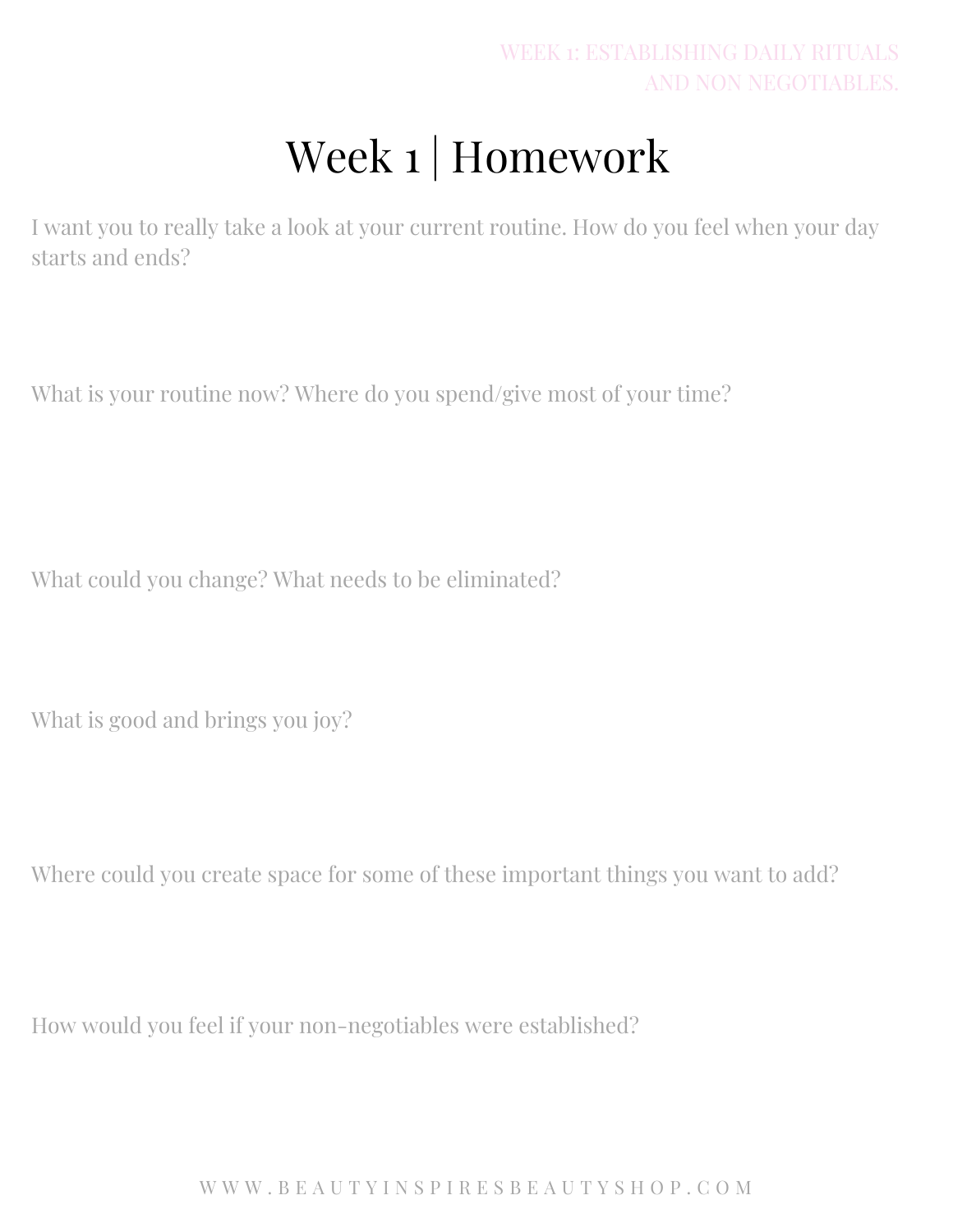## Week 1 | Homework

Make a list of 7 objectives you are willing to commit to, and then next to the commitment list th why/how this will upport you in your long-term goals.

Example: \\Eight hours of sleep - more energy and focus \\Consistent exercise - mental health boost and self care \\Limit alcohol intake - ability to sleep better and stabilize my moods \\Reading - continue to feed my soul and brain, encourage downtime to unwind \\Limit phone/social media usage- scheduled posts allow me detach and take a mental break \\Schedule in family time- be more present in strengthening family bonds \\Leave space for magic - allowing space to explore all potential avenues of success!

#### YOUR TURN: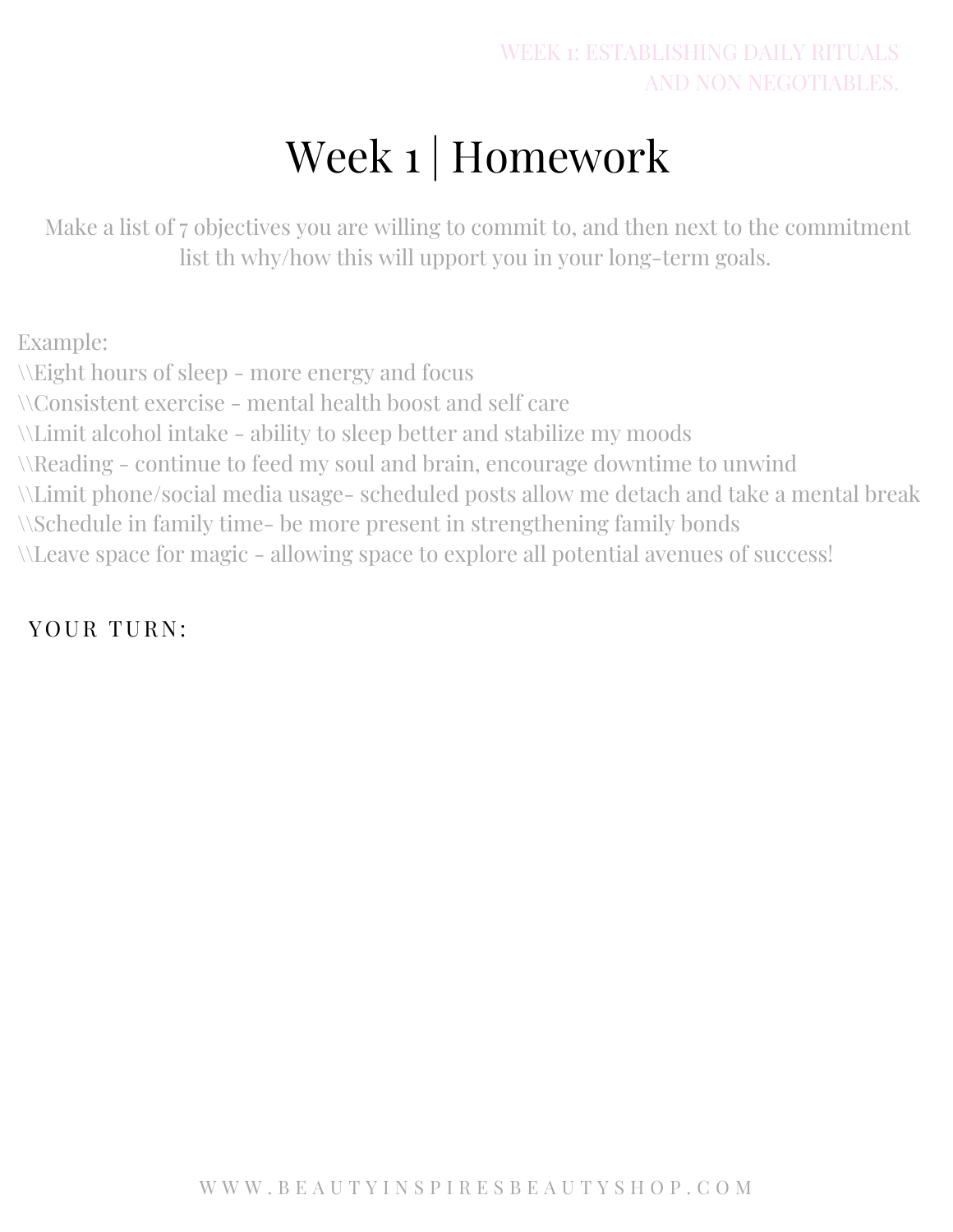#### Your Weeks' Daily Ritual Practices

TODAY AT:

I'LL FEEL....

BECAUSE I....

TODAY AT:

I'LL FEEL....

BECAUSE I....

TODAY AT:

I'LL FEEL....

BECAUSE I....

TODAY AT:

 $I'LL$  FEEL....

BECAUSE I....

TODAY AT:

 $I'LL$  FEEL....

BECAUSE I....

TODAY AT:

I'LL FEEL....

BECAUSE I....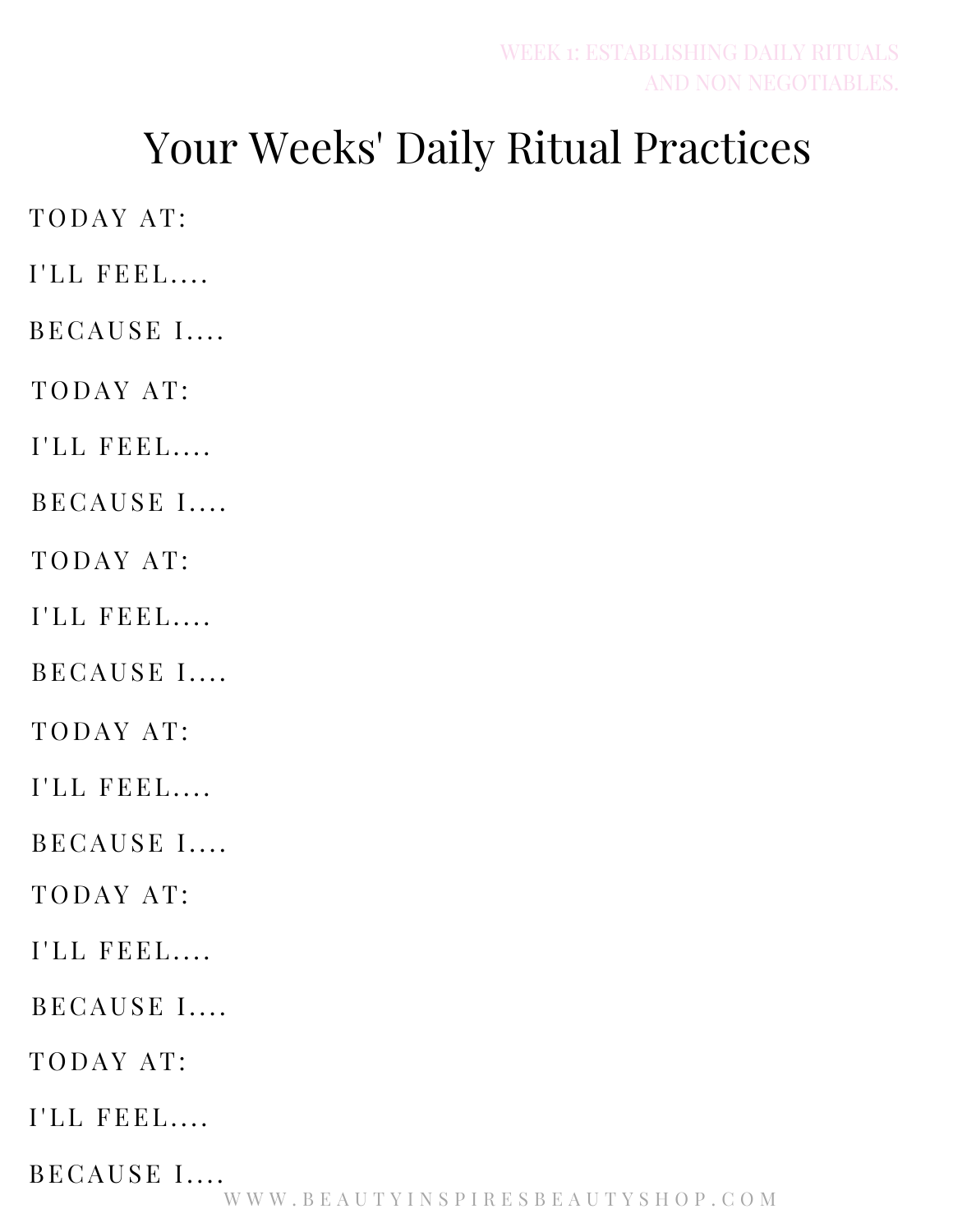MORNING DAILY GRATITUDE: NIGHTS REFLECTION: WHAT WOULD YOU DO DIFFERENLY?

 $MORNING$  DAILY GRATITUDE. NIGHTS REFLECTION: WHAT WOULD YOU DO DIFFERENLY?

MORNING DAILY GRATITUDE: NIGHTS REFLECTION: WHAT WOULD YOU DO DIFFERENLY?

NIGHTS REFLECTION: WHAT WOULD YOU DO DIFFERENLY?

NIGHTS REFLECTION: WHAT WOULD YOU DO DIFFERENLY?

#### MORNING DAILY GRATITUDE:

 $MORNING$  DAILY GRATITUDE.

MORNING DAILY GRATITUDE:

NIGHTS REFLECTION: WHAT WOULD YOU DO DIFFERENLY?

#### Your Weeks' Daily Ritual Practices

WEEK 1: ESTABLISHING DAILY RITUALS

AND NON NEGOTIABLES.